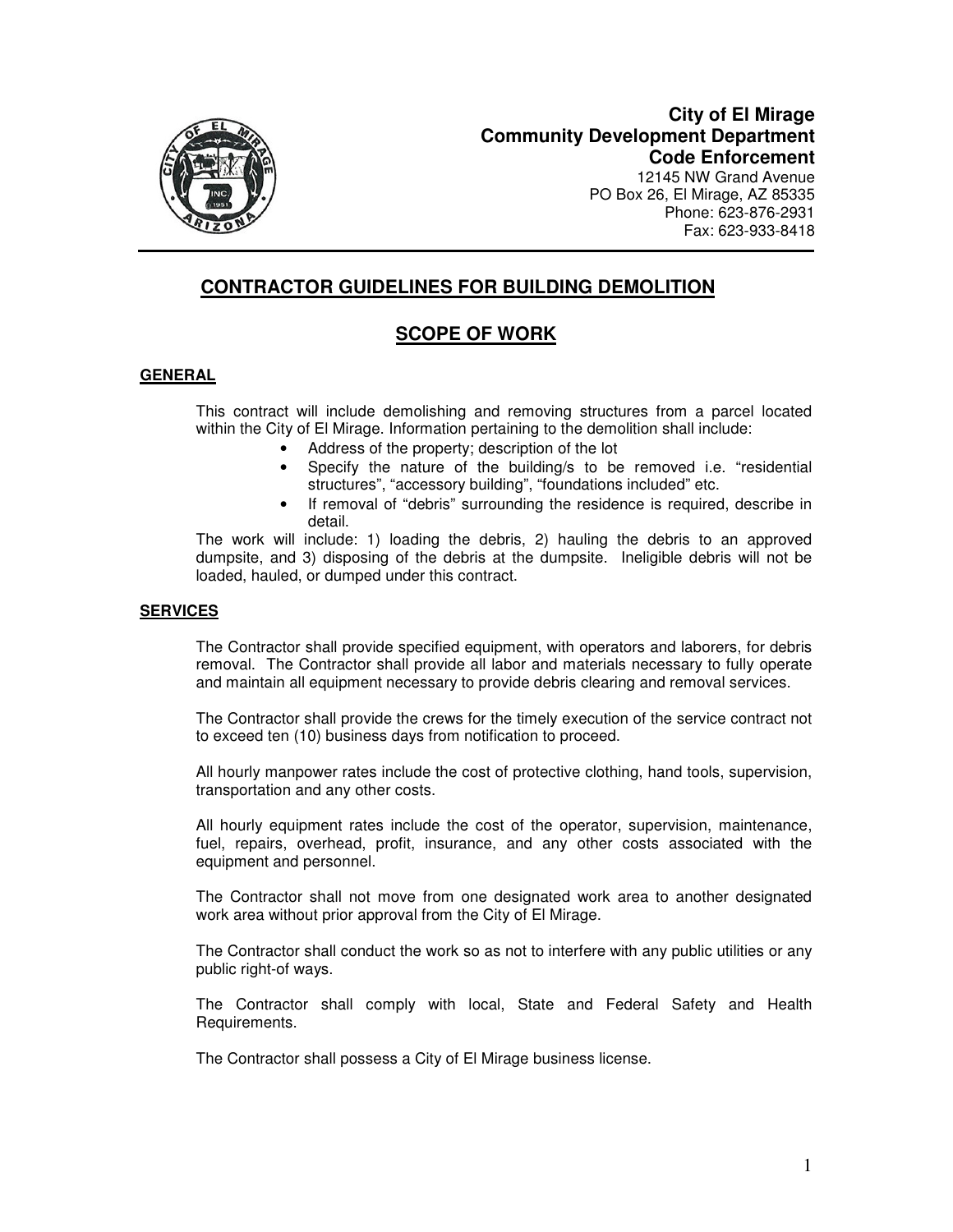The Contractor shall obtain a City Engineering Haul permit if debris will be in excess of 500 cubic yards.

#### **DEBRIS**

**Eligible Debris:** Debris which is within the scope of this quotation falls under these possible classifications: Brush, Bulk Trash, Construction Waste, Containable Trash, Trash, Weeds, and Solid Waste.

**Brush:** Includes, but is not limited to, damaged and disturbed trees; bushes and shrubs; broken, partially broken and severed tree limbs; tree stumps with base cut measurement less than 2 feet high or diameter; untreated wood products; and tree limbs and shrubbery clippings exceeding three feet in length. Tree limbs lower than 12 feet high above public street or alleyway and lower than 7 feet above any public sidewalk.

**Bulk Trash:** Means wooden and cardboard boxes, crates, appliances, furniture, machinery, or vehicle parts and all other matter, which by reason of size and/or shape are not readily containable.

**Construction Waste:** Includes but is not limited to asphalt, concrete, plaster, tile, rocks, bricks, sand, dirt, lumber, blocks or any other materials commonly used in construction or landscaping material. All waste building materials, rubble and spoils resulting from construction, remodeling, repair and demolition operations on any building or structure.

**Containable Trash:** Means all putrid and non-putrid solid wastes, including, but not limited to, wrapped garbage, wrapped small dead animals, wrapped or boxed ashes, wastepaper, excelsior (shavings used for packaging), rags, bottles, crockery, bedding, clothing, carpets, leather, tin cans, metal scraps, small mechanical parts, shavings, floor sweepings, grass and weed clippings, twigs, tree limbs not exceeding three feet in length, and other similar waste and debris.

**Trash:** All non-putrid wastes consisting of both combustible and noncombustible solid waste materials.

**Weeds:** A plant considered undesirable, unattractive, or troublesome, especially one growing where it is not wanted, over 6 inches in height.

**Solid waste:** That which is capable of being decomposed by microorganisms with sufficient rapidity as to cause nuisances from odors or gases and capable of providing food for or attracting birds, insects, snakes, rodents or animals capable of transferring a diseased bacterium or virus from one organism to another.

**Non-Eligible Debris:** Debris that is classified as Household Hazardous Waste, Hazardous Waste, Medical Wastes and Contaminated Materials are not to be transported by this quotation.

**Household Hazardous Waste:** Any waste that would otherwise be a hazardous waste pursuant to Arizona Revised Statutes, Title 49, Chapter 5, Article 2, but is excluded as a hazardous waste because it is generated by the normal day-to-day activities of households.

**Contaminated Materials:** Any materials which, when prepared for one of the acceptable forms of collection described in this chapter, contain materials which are not acceptable under that particular for of collection.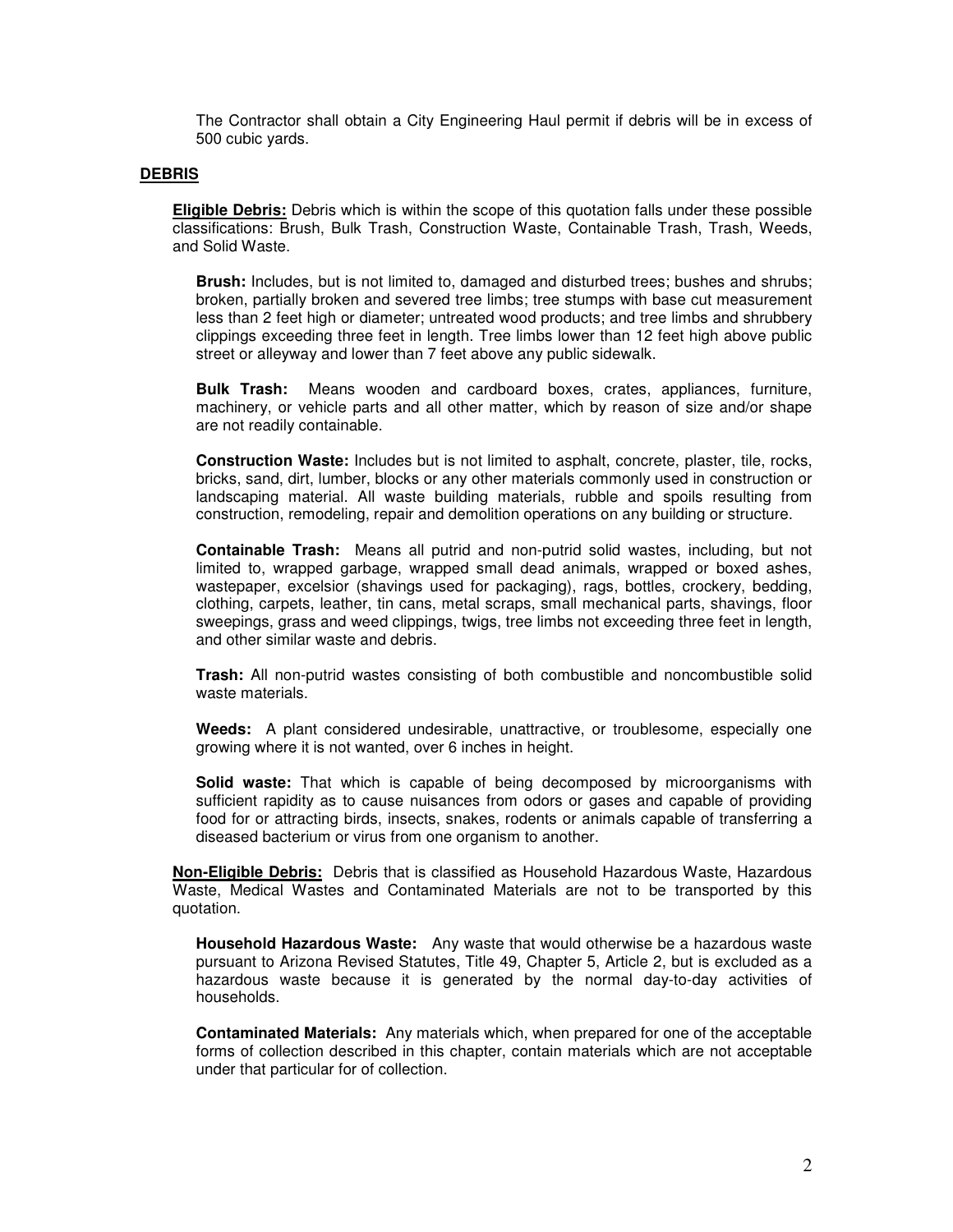**Hazardous Material:** Any chemical, compound, mixture, substance or article which is designated by the U.S. Environmental Protection Agency or appropriate agency of the State to be hazardous, as that term is defined by or pursuant to federal or state law. Hazardous material includes but is not limited to medical wastes, herbicides, pesticides, explosives, and radioactive, toxic, flammable or corrosive materials.

**Medical Waste:** Materials defined as medical waste by AZ Revised Statutes §49-701.

## **DUMPSITES**

The Contractor shall use a debris dumpsite designated and approved by the City of El Mirage. The approved dumpsite is:

- City of Glendale Landfill, 11480 West Glendale Avenue, 623-930- 2191 or 623-930-4720. Hours of operation are Monday to Friday 7:30 a.m. to 4 p.m. and Saturdays from 7 a.m. to 3 p.m.
- Vulcan Materials (Sun City Rock, Asphalt & Ready Mix) 14521 N. 115<sup>th</sup> Ave., 623-933-1071<sup>\*</sup>Inert Material Acceptance

The dumpsite operator shall direct all dumping operations. The Contractor shall cooperate with the dumpsite operator to facilitate effective dumping operations. The Contractor shall receive from the dumpsite operator a scale ticket as evidence of compliance.

### **PERFORMANCE SCHEDULE**

The Contractor shall be prepared to commence mobilization immediately upon award of the contract and designation of work areas by the City of El Mirage and will begin debris removal operations within 24 hours of notice to proceed.

The Contractor shall work during the hours of 7:00 a.m. to 5:00 p.m. on those days of the week in which the work is performed.

The Contractor shall not solicit work from private citizens or others to be performed in the designated work area during the period of this contract.

### **EQUIPMENT**

All trucks and other equipment must be in compliance with all applicable Federal, State and local rules and regulations.

Any truck used to haul debris must be equipped with a tailgate that will effectively contain the debris during transport. Sideboards or other extensions to the bed are allowable, provided they meet all applicable rules and regulations, cover the front and sides, and are constructed in a manner to withstand severe operating conditions.

#### **OTHER CONSIDERATIONS**

The Contractor shall supervise and direct the work, using qualified labor and proper equipment for all tasks. Safety of the Contractor's personnel and equipment is the responsibility of the Contractor.

The Contractor must be duly licensed in accordance with the State of Arizona's statutory requirements to perform the work. The Contractor shall obtain all permits necessary to complete the work. The Contractor shall be responsible for determining what permits are necessary to perform under the contract. All necessary permits shall be verified by the